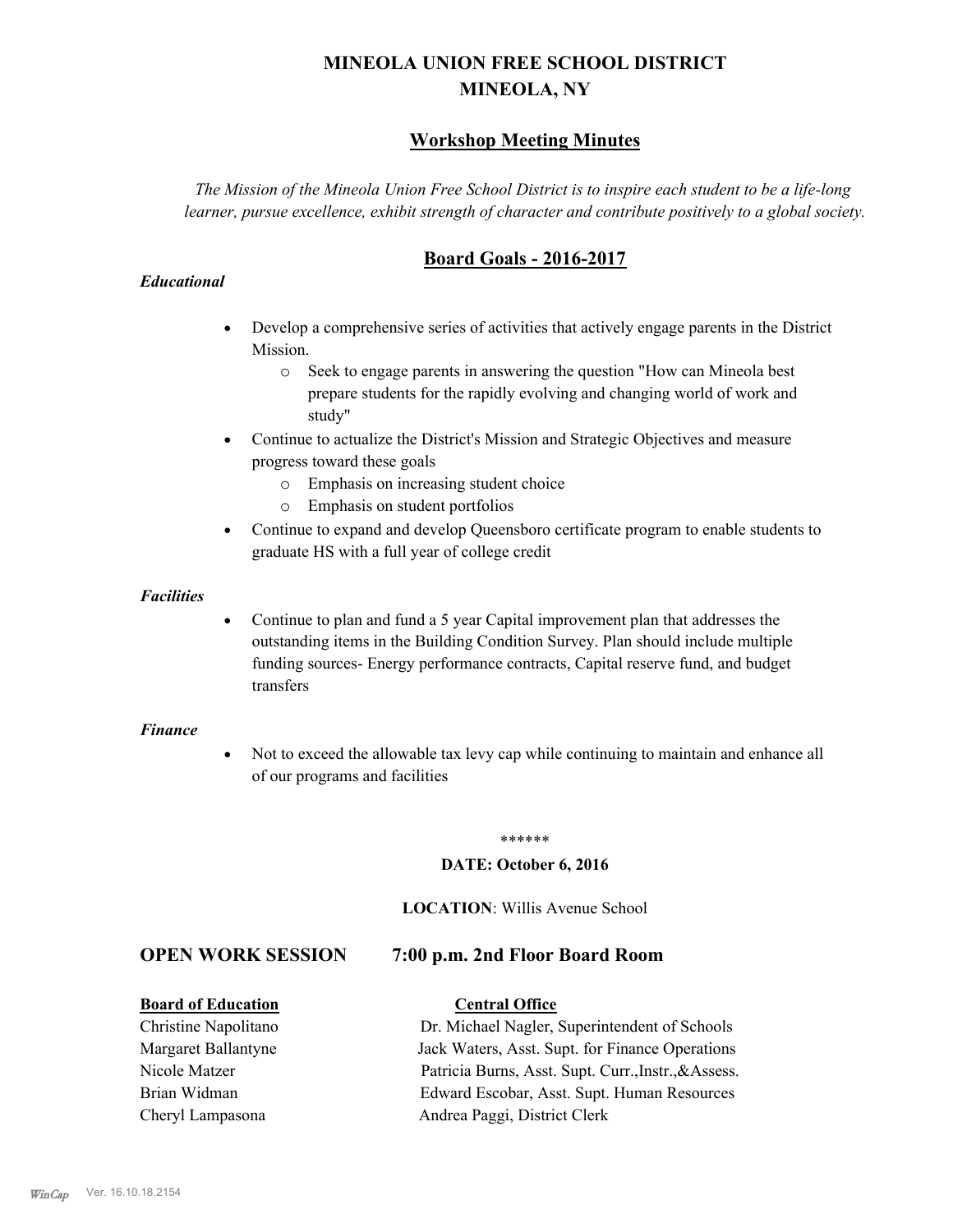## **A. Call to Order - 7:00 pm**

- **B. Pledge of Allegiance**
- **C. Reading of Mission-** Margaret Ballantyne
- **D. Moment of Silent Meditation**
- **E. Dais & Visitor Introductions**

## **F. High School Student Organization Report**

This evening's SO report was by Danny Pires. He reported that the Open House took place on 9/28. More than 40 current and former students were recognized as AP Scholars and there was one National AP Scholar. Elizabeth Ryan was named a Commended Student by the 2017 National Scholarship Program. There was a Cyber Safety presentation at the high school and Danny stated that the information was very eye-opening to him. It was very informative and the presentation can be found on the district website. Danny reported that the Boys' Varsity Soccer team is in first place. He added that the entire team and Coach Paul Pereira participated in the Tunnel to Tower run. He stated that this run honors the Heroes of 9/11 and it was very inspiring to take part in it. In September, the Guidance Department had Senior Parent Night and Financial Aid Night, which were very informative. Danny stated that Homecoming was very well attended. There are 350 students currently signed up at the Student Service Center. Three College Mini-fairs have taken place and Danny stated that they are very helpful for students. The free SAT prep has started at the High School for students. The Girls Varsity Volleyball team is in second place and they are having a good season. The fall show is the "Miracle Worker". The Board thanked Danny for his report. Ms. Napolitano told Danny that she was very touched that the Soccer Team participated in the Tunnel to Towers Run, which is very special to her.

Dr. Nagler stated that this year during the Workshop Meetings, we will be recognizing students throughout the District. Ed Escobar has started a Recognition Program. Mr. Escobar explained that tonight there are four students from the High School being acknowledged. These students not only inspire and strive for excellence but they also have followed their passion. The four students include: Zachary Sloan, Daniela Monroy, Jennifer Boshans and Molly Donelan. Joe Owens introduced Zachary Sloan who was being recognized as an All State Musician selected by NYSSMA. Mr. Owens described Zachary as having a strong work ethic and represents all that our students have to offer. Dr. Whittney Smith introduced Daniela Monroy who participated in "Girls Who Code". He described Daniela as a quiet student who truly embraced technology and coding. She was one of twenty students selected to take part in this program. Next, Jennifer Boshans and Molly Donelan were introduced. They participated in a weeklong summer writing program at Adelphi. These two students were encouraged by their teacher Mr. Cavaluzzo to apply for the program. Following the presentations, there was a brief pause of the meeting for photos.

# **G. BOE Reports**

## **a. Comments from Board Trustees**

Nicole Matzer reported that since the last meeting she has attended PTA meetings, the Music Parents meeting and Football games. She added that Homecoming was a great event. She thanked the High School for the Cyber Safety presentation, which she described as amazing and very informative. Ms. Matzer wished that more parents could have attended because it is such an important topic. Marching Band is half-way through their season. Nicole stated that she has found the many fundraisers through the district enjoyable. She is looking forward to attending the NYSSBA Annual Convention in Buffalo later this month.

Cheryl Lampasona reported that she attended the Ribbon Cutting for the new field at the High School and Homecoming which was a lot of fun. She attended the Hampton Street 2nd PTA meeting and reported that it was very crowded.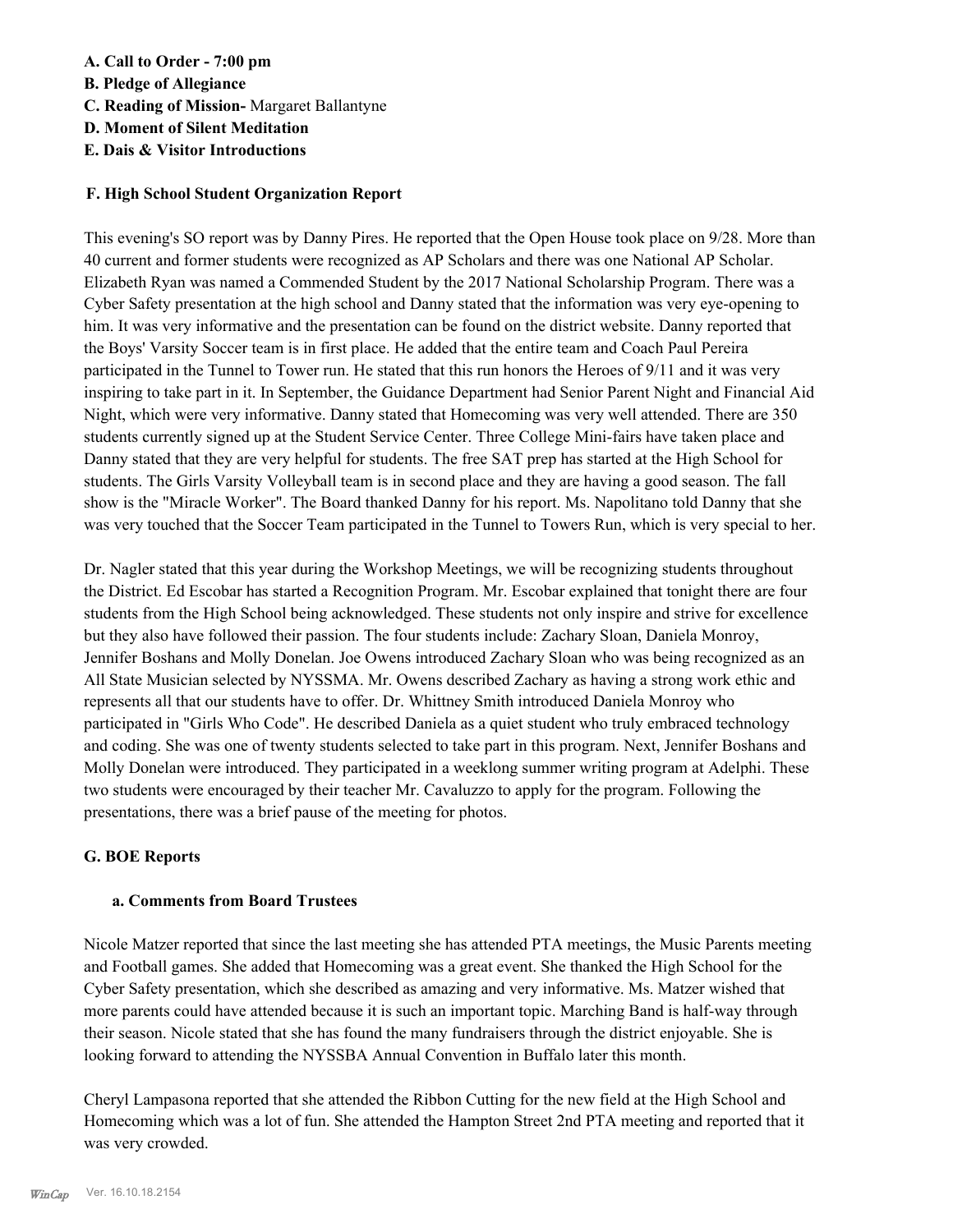Brian Widman also attended the Ribbon Cutting Ceremony, Homecoming and the Middle School Welcome Back Barbecue. He reported that his children attended the KidOYO presentation at the High School. The children that attended were broken into two groups: scratch and python. He stated that it is incredible what the students are learning. Mr. Widman is looking forward to the Home Show. He congratulated the top 10 in the class of 2017.

Margaret Ballantyne feels that so far this has been a very uplifting school year. She stated that Danny's report this evening was great and there are many events going on. Dr. Ballantyne stated that she has been thinking a great deal about the Mission Statement and is so happy to hear that 350 students are signed up at the Student Service Center.

## **b. Comments from Board President**

Christine Napolitano was sorry that due to a family commitment, she was unable to attend Homecoming. But she was able to enjoy the many photos that were sent to her. Ms. Napolitano reported that she and Dr. Ballantyne sold mums at the High School Open House and it was a lot of fun. She also added that the student guides that evening were very knowledgeable and helpful.

#### **c. Comments from Superintendent**

Dr. Nagler attended "Coding Night", which was a Board initiative, gave parents some exposure to what their children are doing. He reported that approximately forty families attended. Dr. Nagler found it interesting to watch and he loves these events for families. Dr. Nagler was very happy to hear Danny discuss the "Cyber Safety" presentation. He hopes that the other students found it as eye-opening and informative. Dr. Nagler stated that in Newsday there was an article about another school district that was bringing students on a College road trip. He stated that Mineola has been doing annual College Road trips for the past 15 years. Dr. Nagler stated that these trips are a great way to help students see college campuses and help out parents as well. He stated that "Open Mic Mineola" has been launched on the website. There was some filming for it today in which teachers were reflecting on the technology in the schools. Dr. Nagler stated that a few weeks ago, there was an article in Newsday regarding the Nassau County police having the access to look at school cameras during an emergency. In order for a school district to participate, they must sign a Memorandum of Understanding. He has met with the Police Chief and he recommends doing this. A resolution will be put forth at the next Board Meeting on 10/20. Dr. Nagler spoke about two new programs to be introduced at Hampton and Meadow: Footsteps to Brilliance and Junior Explorers. Christine Napolitano asked how "Open Mic Mineola" was advertised since some parents were unaware of it. Dr. Nagler stated that an eBlast was sent. Ms. Napolitano suggested that eventually we could advertise it in the Mineola American.

#### **H. Old Business**

Christine Napolitano asked for an update on the lead testing conducted by the district. The Superintendent reported that we did our testing too fast, and the State has now put forth new requirements. He reported that we are in the system for new testing (there are only 5 labs available to do the testing). Dr. Nagler added that based upon our testing that was previously conducted he does not foresee any problems. Nicole Matzer asked for the status on the windows at Jackson. Dr. Nagler stated that the job is moving along and no problems have been reported. Brian Widman asked for an update on the other work due on the front of Jackson. Dr. Nagler stated that they are in the process of getting quotes now. He added that it is a big job and will wait until the doors are installed.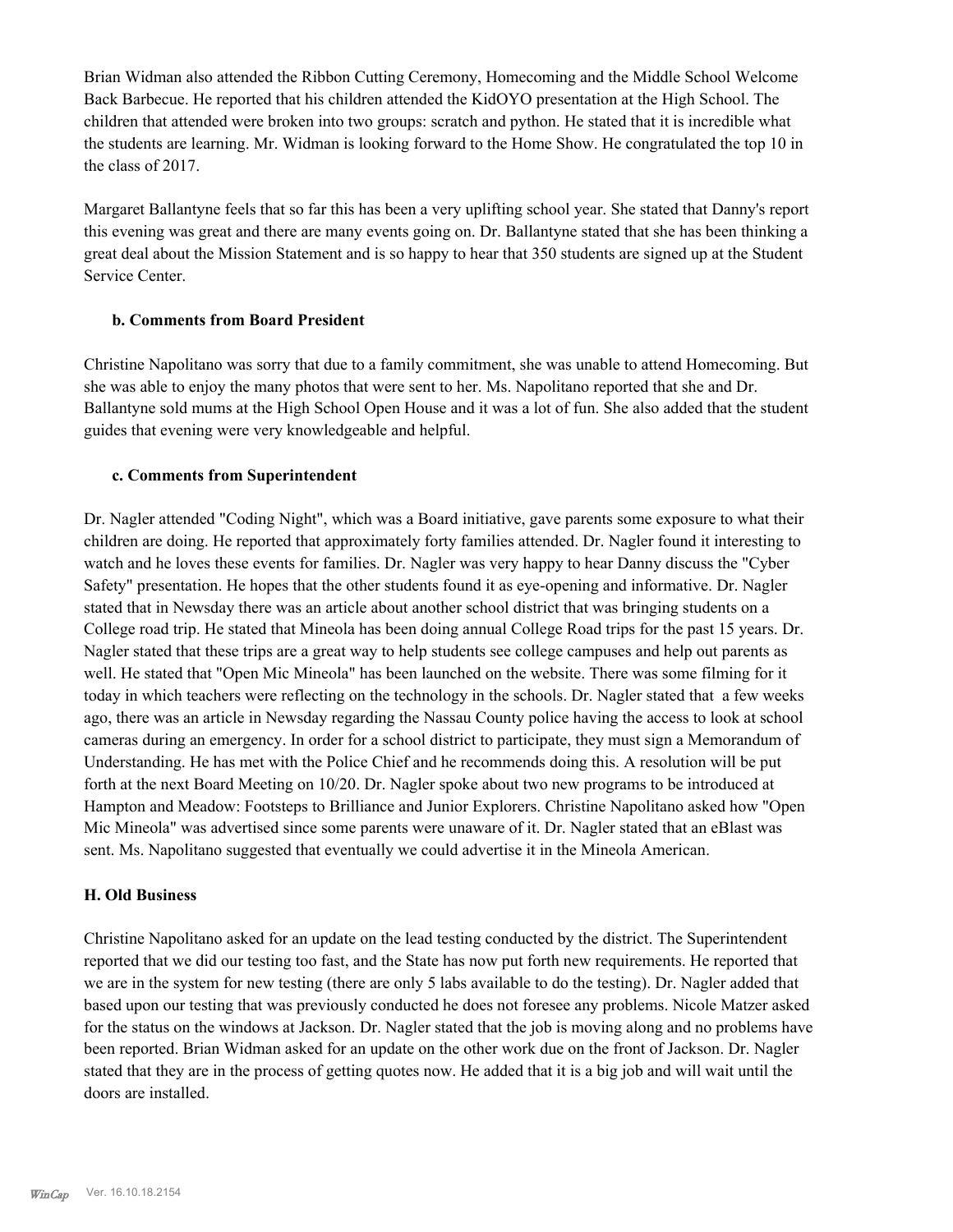## **I. New Business**

Nicole Matzer stated that she had some new business this evening. She stated that a teacher who was doing crowd control at a game, expressed some concerns to her about how other organizations are being watched while using the new completed field at the High School. Dr. Nagler stated that all organizations are expected to police their parents and if rules are not followed then permits will not be issued. He stated that the security company has been given a list of all organizations that have the proper permits to use the fields. Ms. Napolitano asked if security cameras are on the field and was told that they are. She suggested that signs could be posted to reflect that chairs are not permitted on the track. Margaret Ballantyne had one piece of new business. She stated that Erie 1 BOCES as started to send the policy changes for this school year and we will begin addressing them on the November agenda. The Board moved on to the resolutions under new business.

#### **Accepting of Certified Financial Statements**

**RESOLUTION # 20 -BE IT RESOLVED** that the Board of Education of the Mineola Union Free School District hereby accepts the Certified Financial Statements for the year ending June 30, 2016, completed by Nawrocki Smith LLP and such reports will be filed with the appropriate state regulatory agencies by the October 17, 2016 filing deadline.

**Motion:** Nicole Matzer **Second:** Brian Widman

Discussion: The Superintendent explained that in the last Executive session the Board heard from the Auditor and this resolution formally accepts the financial statements in order for them to be filed.

| Yes: | Cheryl Lampasona     | No: | None |
|------|----------------------|-----|------|
|      | Brian Widman         |     |      |
|      | Nicole Matzer        |     |      |
|      | Margaret Ballantyne  |     |      |
|      | Christine Napolitano |     |      |
|      |                      |     |      |

**Passed:** Yes

## **Approval of CAP- State Audit Report**

**RESOLUTION # 21 - BE IT RESOLVED** that the Board of Education of the Mineola Union Free School District hereby accepts the Corrective Action Plan ("CAP") related to the State Audit report and hereby instructs the Assistant Superintendent for Finance and Operations to file such a plan with the NYSED Office of Audit Services. This Corrective Action Plan was previously filed and accepted by the NYS OSC on February 12, 2016.

**Motion:** Cheryl Lampasona **Second:** Margaret Ballantyne

Discussion: The CAP for the State Audit were originally filed and accepted on February 12, 2016. However, the District was notified that they needed to file in a different manner.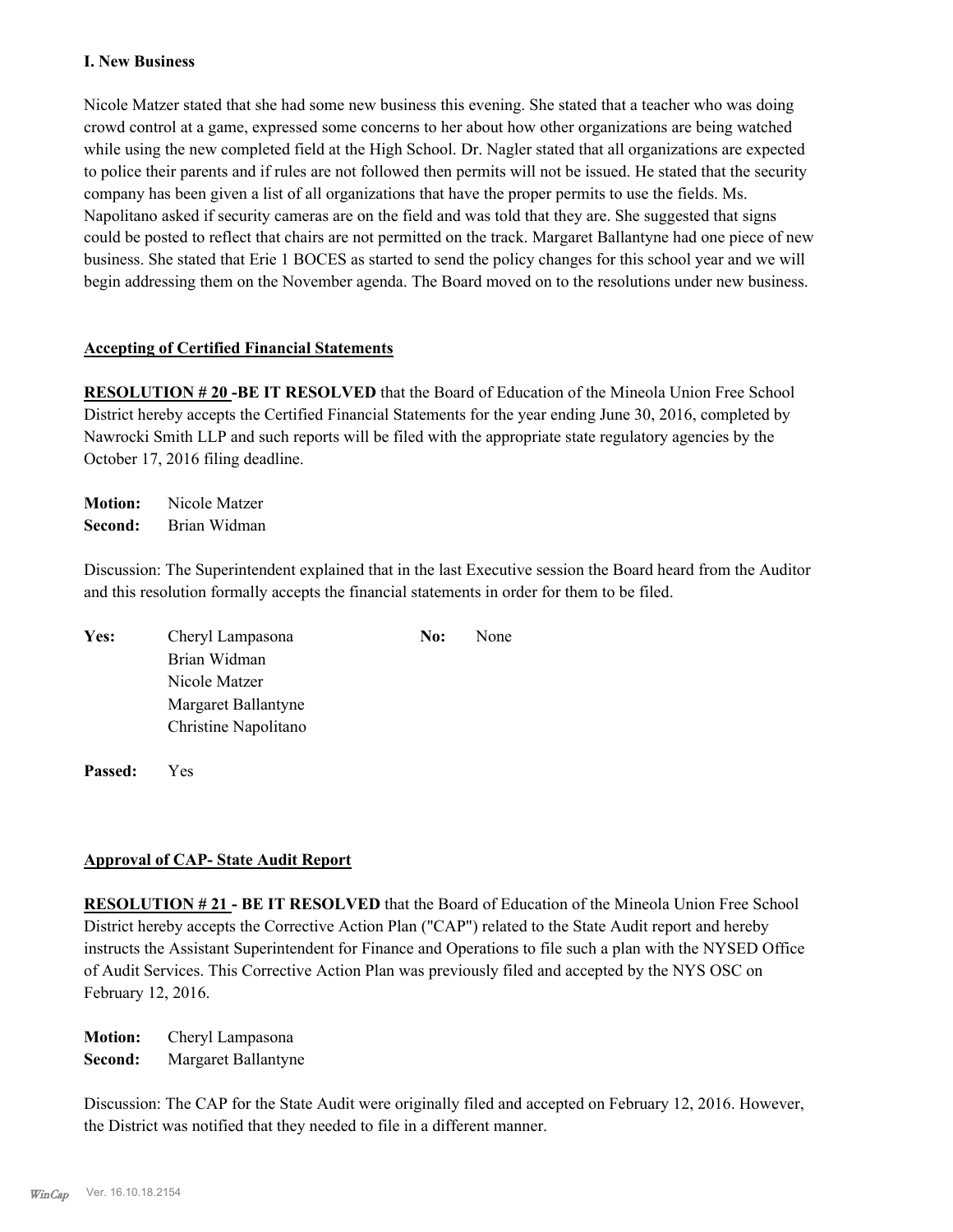**Passed:** Yes

#### **J. Consensus Agenda**

**RESOLUTION # 22- BE IT RESOLVED** that the Board of Education approves the consensus agenda items J.1.a. through J.6.a.1., as presented.

**Motion:** Margaret Ballantyne **Second:** Nicole Matzer

Discussion: Nicole Matzer stated that the members of Marching Band are very excited about going to Disney this year and were anxiously awaiting the Board's approval of the trip. Dr. Nagler added that he wanted to point out the large number of clubs being approved this evening and stated that he is very proud of the variety and number of clubs available for our students.

| Yes: | Cheryl Lampasona     | No: | <b>None</b> |
|------|----------------------|-----|-------------|
|      | Brian Widman         |     |             |
|      | Nicole Matzer        |     |             |
|      | Margaret Ballantyne  |     |             |
|      | Christine Napolitano |     |             |

**Passed:** Yes

## 1. **Accepting of Minutes**

That the Board of Education accepts the minutes of the September 15, 2016 Business Meeting as presented. a.

## 2. **Instruction**

Appointment(s) Sub Teacher per diem That the Board of Education approves the following individual(s) as Per Diem Substitute Teacher (s) for the current school year, at a daily rate of \$100 days 0-10, \$110 days 11-20, \$120 days 21- 30, \$130 day 31+; and retirees at a daily rate of \$125.00 per day, \$130 per day after 30 days.: a.

|                | <b>EMPLOYEE NAME</b> | <b>EMPLOYEE CERTIFICATION</b>    |
|----------------|----------------------|----------------------------------|
|                | Jessica Altieri      | Music                            |
| 2.             | <b>Todd Beispiel</b> | Physical Ed                      |
| 3.             | Joan Buczkowski      | Physical Ed                      |
| $\overline{4}$ | William Fecht        | Physical Ed                      |
| 5.             | Lindsey Johnson      | Social Studies 7-12              |
| 6.             | Lynette McDaniels    | Childhood Education (Grades 1-6) |
| 7.             | Talia Rosenberg      | Mathematics 7-12                 |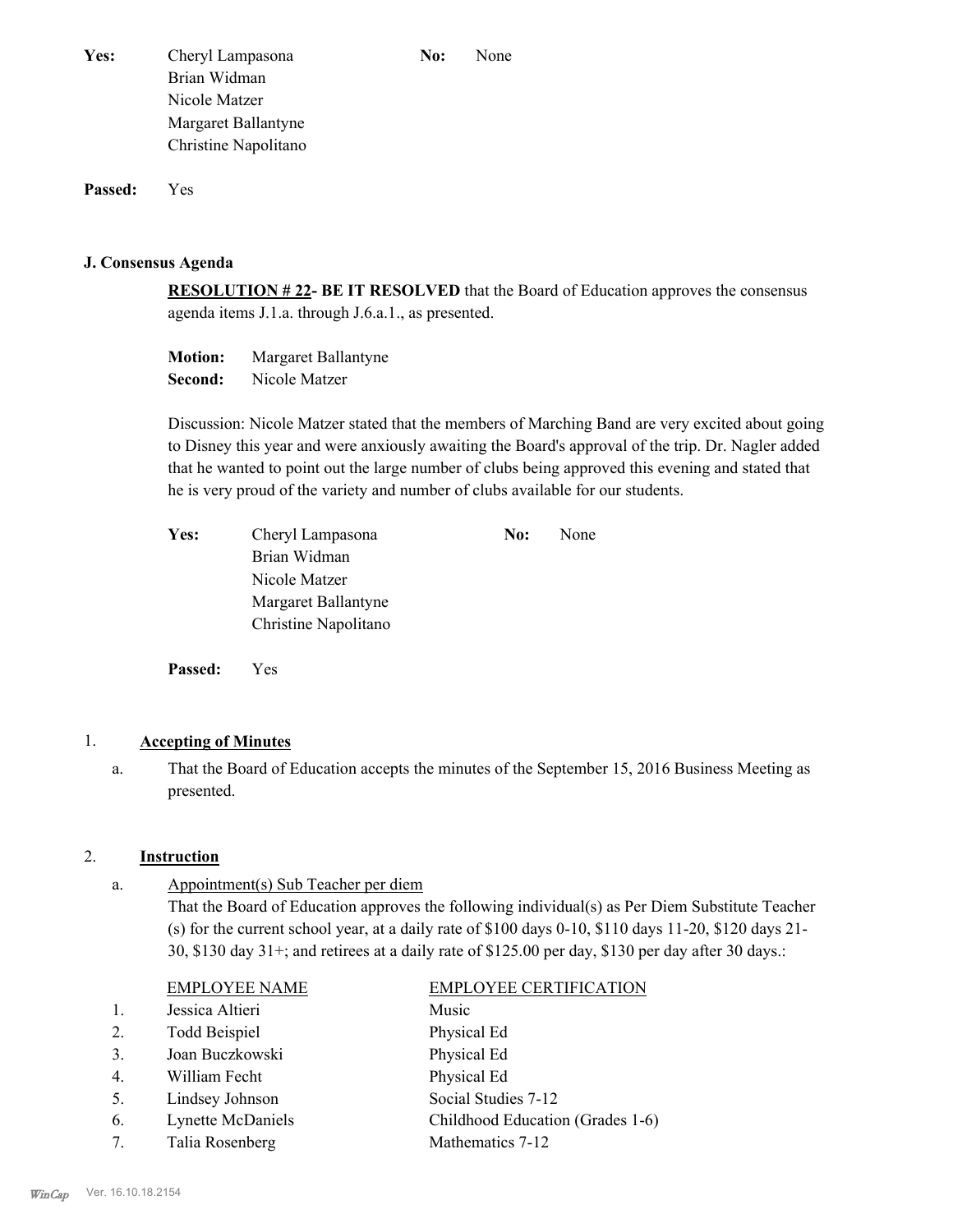8. Mark Silver Biology 7-12

9. Michael Speziale Social Studies 7-12

10. Lorraine Gigante PreK - Grade 6

EMPLOYEE NAME EMPLOYEE CERTIFICATION

#### Appointment(s) Permanent Substitute Teachers b.

That the Board of Education approves the following individual(s) as Permanent Substitute Teacher(s) for the current school year, at a daily rate of \$100 for days 0-10, \$110 for days 11-20, \$120 for days 21-30, \$130 for day 31+, effective October 1st to May 31st.

# **EMPLOYEE NAME EMPLOYEE CERTIFICATION**

- 1. Joan D. Buczkowski Physical Ed 2. Lindsey Johnson Social Studies 7-12 3. Michael C. Speziale Social Studies 7-12 4. Stephanie Kelly Childhood Education (Grades 1-6) 5. Christina Castello Childhood Education (Grades 1-6) 6. Cailin M. Giard Childhood Education (Grades 1-6)
	-
- 7. Lauren M. Siemann Childhood Education (Grades 1-6) 8. Lynette McDaniels Childhood Education (Grades 1-6)
- 9. Karen Gutierrez Mathematics 7-12

#### Facilitators c.

That the Board of Education approves the appointment of the following staff as Facilitators for the current school year:

| <b>SCHOOL</b>         | <b>EMPLOYEE NAME</b> | <b>STIPEND</b> |
|-----------------------|----------------------|----------------|
| <b>Hampton Street</b> | Denise M. Maynard    | \$1,000.00     |
| Jackson Avenue        | Janice A. Killelea   | \$1,000.00     |
| Meadow Drive          | Bruce M. Vatske      | \$1,000.00     |
| Middle School         | Matthew Deluca       | \$1,000.00     |
| Middle School         | Margaret Moroney     | \$1,000.00     |
| High School           | Michael Kandel       | \$1,000.00     |
| High School           | Frank J. Massaro     | \$1,000.00     |

#### Appointment(s) Club/Stipends d.

That the Board of Education approves the following Club/stipend recommendations for the current school year:

| POSITION                  | <b>EMPLOYEE NAME</b>    | <b>STIPEND</b>      |
|---------------------------|-------------------------|---------------------|
| MS Animal Rights-PAWS     | Annmarie Palumbo        | \$909.00            |
| MS Art Club Advisor       | Andrea Antonelli        | \$909.00            |
| MS Book Club Advisor      | Annmarie Palumbo        | $1/2$ of \$909.00   |
| MS Book Club Advisor      | Ilyse Milberg           | 1/2 of \$909.00     |
| MS Bookstore Advisor      | Annmarie Palumbo        | \$909.00            |
| MS Chamber Ensemble       | Sarah Ramsingh(LaSorsa) | \$1,434.00          |
| MS Chess Club             | Michael Mildon          | \$909.00            |
| MS Cultural Club          | Kerry Ann Murphy        | \$909.00            |
| MS Enviromental Club      | Lindsay Spanhake        | \$909.00            |
| MS Jazz Ensemble          | Mark Bennett            | \$1,434.00          |
| MS Math Olympiads         | Lindsay Spanhake        | \$909.00            |
| MS Nat'l Jr Honor Society | Annmarie Palumbo        | $1/2$ of \$909.00   |
| MS Nat'l Jr Honor Society | Ilyse Milberg           | 1/2 of \$909.00     |
| MS Newspaper Advisor      | Nicole Destefano        | 1/2 of \$2,868.00   |
| MS Newspaper Advisor      | Ilyse Milberg           | $1/2$ of \$2,868.00 |
| MS Peace Club             | Karen Carraro           | \$909.00            |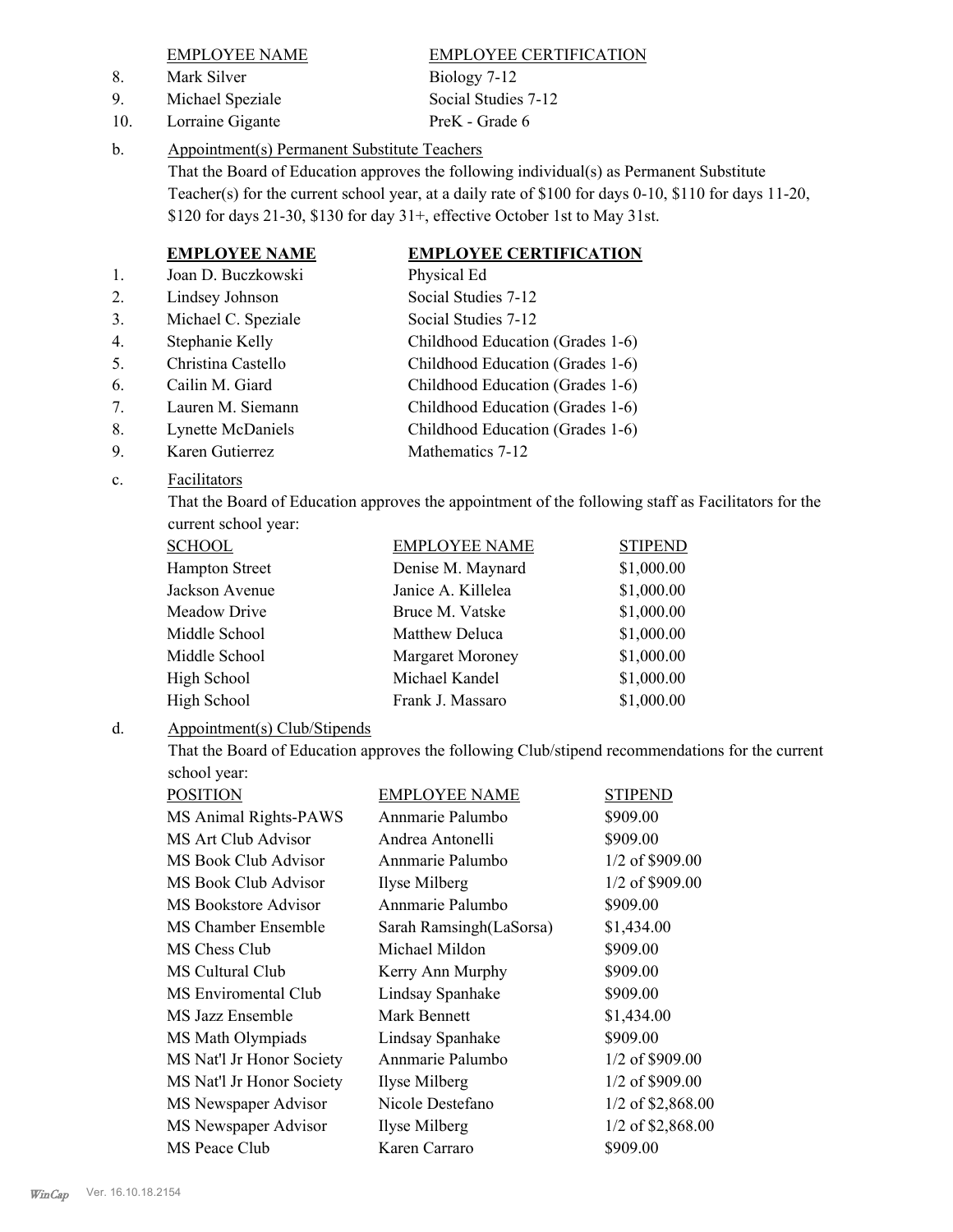| <b>POSITION</b>                  | <b>EMPLOYEE NAME</b>     | <b>STIPEND</b>         |
|----------------------------------|--------------------------|------------------------|
| MS Projection Squad              | Brian Goldman            | \$909.00               |
| <b>MS</b> Robotics               | Vincent Interrante       | \$909.00               |
| MS Robotics                      | Melissa Fusco            | \$909.00               |
| MS Science Club                  | Vincent Interrante       | \$1,434.00             |
| MS Student Council               | Linda Capone             | \$2,868.00             |
| MSVocalJazzTrebleMakers          | Brian Goldman            | \$1,434.00             |
| MS Yearbook Advisor              | Annmarie Palumbo         | 1/2 of \$2,868.00      |
| MS Yearbook Advisor              | Jerrill Critchley        | 1/2 of \$2,868.00      |
| MS Community Action              | Annmarie Palumbo         | 1/2 of \$909.00        |
| MS Community Action              | Jerrill Critchley        | 1/2 of \$909.00        |
| <b>MS Musical Director</b>       | Matthew DeLuca           | \$4,303.00             |
| <b>MS Asst Musical Director</b>  | Brian Goldman            | \$2,151.00             |
| MS Musical Choregrapher          | <b>Barbara Peters</b>    | \$2,151.00             |
| MS Musical Technical Dir         | Melissa Fusco            | \$1,434.00             |
| JA Art Club Advisor              | Jeanine Gallina          | \$859.00               |
| <b>JA Book Club</b>              | Marilyn Holland          | \$859.00               |
| JA Junior Lego League            | Megan LaMantia           | \$859.00               |
| JA Math Olympiads                | Janice Killelea          | \$859.00               |
| JA Junior Lego League            | Jennifer Moreano         | \$859.00               |
| JA Safety Patrol Advisor         | Kimberly Martino         | \$859.00               |
| JA Student Council Adv           | Jeanine Gallina          | \$1,434.00             |
| JA Junior Lego League            | Meagan Fabiitti          | \$859.00               |
| JA Junior Lego League            | Michelle Rodriguez       | \$859.00               |
| <b>MS</b> Robotics               | Thomas Nucci             | \$909.00               |
| HS A Capella Choir               | Megan Messina            | \$2,151.00             |
| <b>HS Art Club Advisor</b>       | Kathleen Loughlin        | \$985.00               |
| HS Art Honor Society             | Gina Buongiovanni        | \$985.00               |
| <b>Athletes Helping Athletes</b> | Karin Weidlein           | \$1,434.00             |
| <b>HS</b> Brainstormers          | Robert Goodwin           | 1/2 of \$1,434.00      |
| <b>HS</b> Brainstormers          | Ellen McGlade-McCulloh   | 1/2 of \$1,434.00      |
| HS Cheerleader - Winter          | Laura DeFeo              | \$4,303.00             |
| HS Class Advisor 8th             | <b>Bette Sloane</b>      | \$985.00               |
| HS Class Adv Freshman            | Katelyn Maroney          | \$985.00               |
| HS Class Advisor Soph            | Gina Buongiovanni        | \$1,434.00             |
| HS Class Advisor Soph            | Donald Leopardi          | \$1,434.00             |
| HS Class Advisor Junior          | Mary Owens               | \$2,151.00             |
| HS Class Advisor Junior          | Lisa Marino              | \$2,151.00             |
| HS Class Advisor Senior          | Tara McDonnell           | \$2,868.00             |
| HS Class Advisor Senior          | Francine Sclafani        | \$2,868.00             |
| HS Creative Writing Club         | Drew Smith               | \$985.00               |
| Dynamics/Vocal Jazz Choir        | Megan Messina            | \$1,434.00             |
| HS Environmental Club            | Susan Kennedy            |                        |
|                                  | Eleni Theodorakis        | \$1,434.00<br>\$985.00 |
| HS Foreign Language Club         |                          |                        |
| HS Gay Straight Alliance         | Laura Grassie            | \$985.00               |
| <b>HS Dignity Club</b>           | <b>Stacey Rosenblatt</b> | $1/2$ of \$2,151.00    |
| <b>HS Dignity Club</b>           | Patricio Romero          | 1/2 of \$2,151.00      |
| HS Japanese Animee               | Kieran Molloy            | 1/2 of \$1,434.00      |
| HS Japanese Animee               | Kathleen Levin           | 1/2 of \$1,434.00      |
| HS Jazz Ensemble 1               | Marc Ratner              | \$1,434.00             |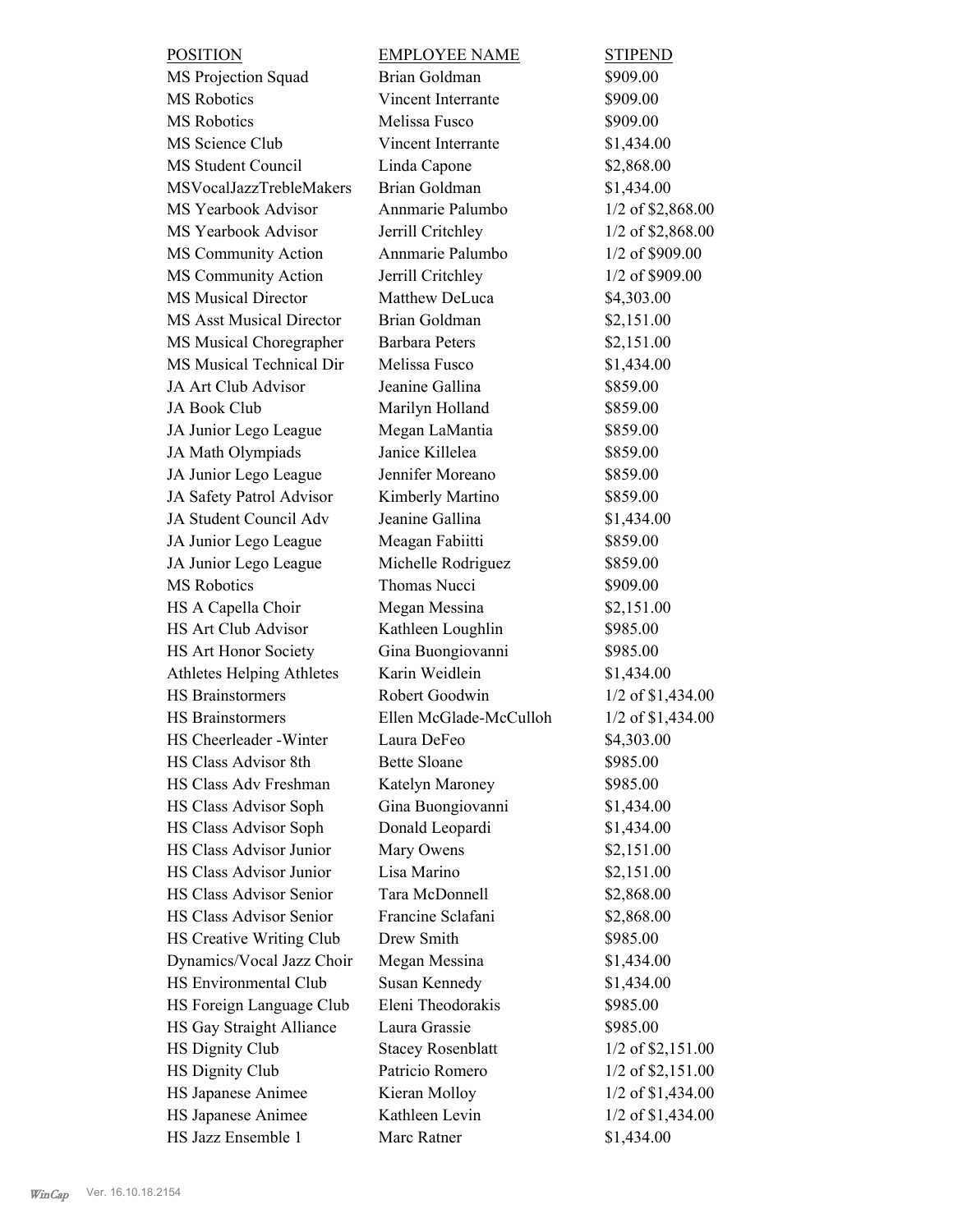| <b>POSITION</b>                  | <b>EMPLOYEE NAME</b>      | <b>STIPEND</b>      |
|----------------------------------|---------------------------|---------------------|
| HS Jazz Ensemble2                | <b>Christopher Toomey</b> | \$1,434.00          |
| HS Kwianis Club                  | Surabhi John              | $1/2$ of \$2,151.00 |
| HS Kwianis Club                  | Mary Owens                | $1/2$ of \$2,151.00 |
| HS Latin Club Advisor            | Gigi Foge                 | \$985.00            |
| HS Literary Society Club         | Ann Zaffarese             | \$985.00            |
| HS Math Olympiads-8th gr         | Lisa Marino               | \$985.00            |
| <b>HS Mathletes Advisor</b>      | <b>Bette Sloane</b>       | \$1,434.00          |
| HS Mentoring Latinas             | Marie Watson              | \$1,434.00          |
| <b>HS Mock Trial Advisor</b>     | Kenneth Coy               | \$985.00            |
| HS National Honor Society        | Eileen Burke              | \$1,434.00          |
| HS Question Mark Editor          | Drew Smith                | \$2,868.00          |
| <b>HS Red Cross Advisor</b>      | Tara McDonnell            | \$985.00            |
| <b>HS Robotics Club</b>          | Kenneth Coy               | \$985.00            |
| HS Science Club Advisor          | Ellen McGlade-McCulloh    | \$985.00            |
| <b>HS Signet Adv Business</b>    | Rory Block                | \$1,434.00          |
| HS Signet Adv Editorial          | Paul A. Sommer            | \$5,050.00          |
| <b>HS String Ensemble</b>        | <b>Tracey Campbell</b>    | \$1,434.00          |
| HS Student Organization          | Krista O'Donnell          | \$2,151.00          |
| <b>HS Student Service Center</b> | Eileen Burke              | 1/2 of \$5,050.00   |
| <b>HS Student Service Center</b> | Claudia Rudnet            | $1/2$ of \$5,050.00 |
| HS S.A.D.D. Advisor              | Anne McAree               | \$985.00            |
| <b>HS Television Production</b>  | Melissa Fusco             | \$2,868.00          |
| Tri-M Music Honor Society        | Marc Ratner               | \$985.00            |
| HS Drama Director-Fall           | Matthew Deluca            | \$2,868.00          |
| <b>HS Drama Assist Director</b>  | <b>Bette Sloane</b>       | \$2,151.00          |
| HS Drama Technical Dir           | Melissa Fusco             | $1/2$ of \$1,434.00 |
| HS Drama Technical Dir           | Vincent Interrante        | 1/2 of \$1,434.00   |
| Drama Stage Construction         | Paul Sommer               | \$2,151.00          |
| HS Thespian Club                 | Matthew Deluca            | \$985.00            |
| 8/9 Musical Director             | Aislinn Oliveri           | \$3,384.00          |
| 8/9 Musical Asst Director        | Sarah Ramsingh(LaSorsa)   | \$2,151.00          |
| 8/9 Musical Technical Dir        | Melissa Fusco             | \$1,434.00          |
| 10/11/12 Musical Director        | Matthew Deluca            | \$5,050.00          |
| 10/11/12 Musical Asst Dir        | Drew Smith                | \$2,868.00          |
| 10/11/12 Musical                 | Aislinn Oliveri           | \$1,434.00          |
| Choregrapher                     |                           |                     |
| 10/11/12 Musical Pit             | Marc Ratner               | \$2,868.00          |
| Orchestra                        |                           |                     |
| 10/11/12 Musical Stage           | Paul Sommer               | \$2,868.00          |
| Construction                     |                           |                     |
| 10/11/12 Musical                 | Vincent Interrante        | \$2,151.00          |
| <b>Technical Director</b>        |                           |                     |
| <b>HS Science National</b>       | Ellen K. McGlade-McCulloh | \$1,434.00          |
| Honor Society                    |                           |                     |

# 3. **Instruction: Contracted**

a. That the Board of Education approves the Amendment to the Services Agreement for Behavior/ Education and Speech between LNR Associates and the Mineola UFSD for the 2016- 2017 school year.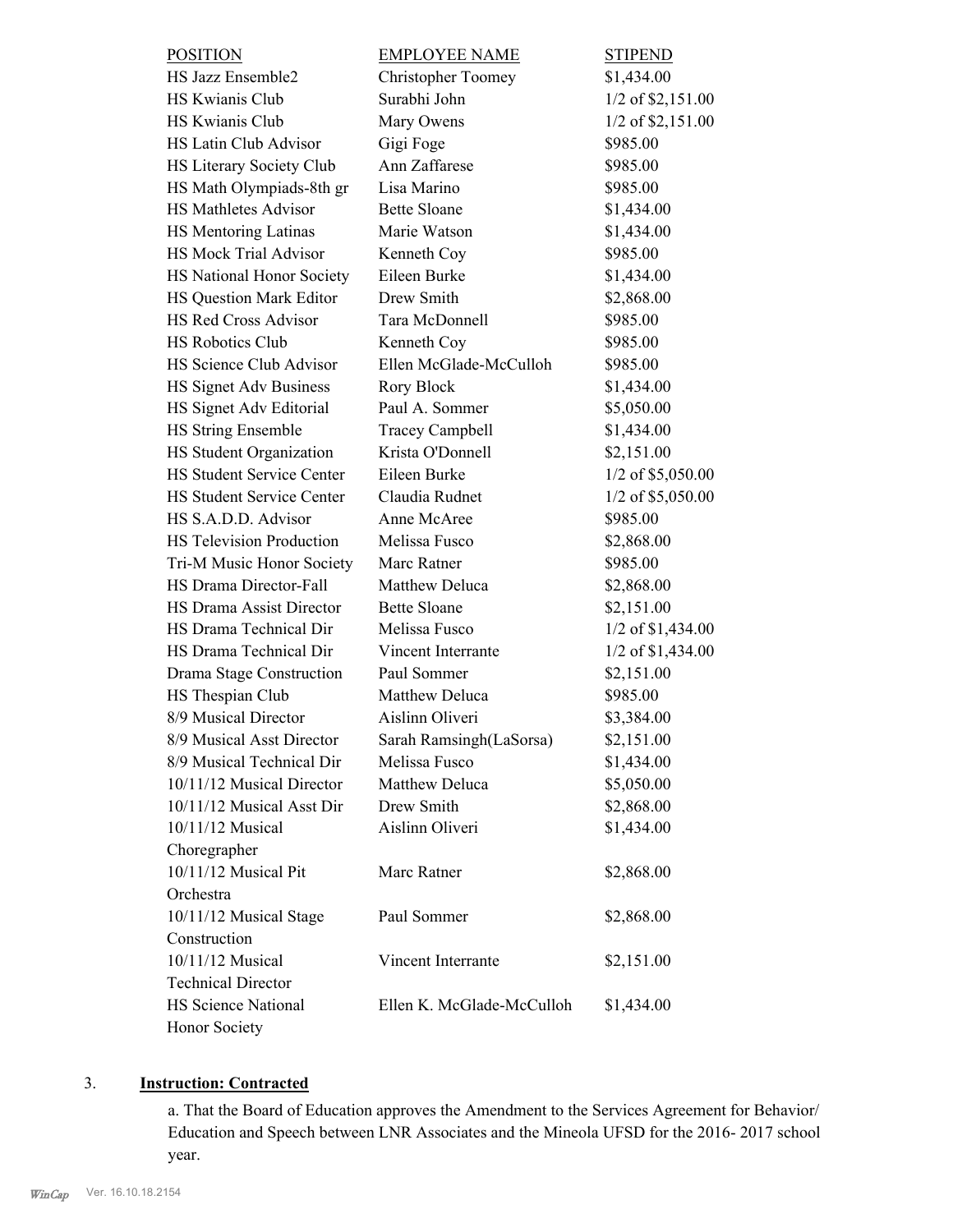## 4. **Instruction: Student Actions**

That the Board of Education approves the following Out of State and /or Overnight field trips: a.

1. Marching Band: Walt Disney World, Orlando, FL, February 18-24, 2017

## 5. **Civil Service**

- a. Resignation(s)
- That the Board of Education accept the resignation of Alba Zambrano, Typist Clerk at the High School Copy Center, effective September 13, 2016. 1.
- That the Board of Education accept the resignation of Andrea Murphy, Registered Nurse at the High School, effective September 21, 2016. 2.
- That the Board of Education accept the resignation of Esmirna Pena, part time Greeter at Hampton Street School, effective September 30, 2016. 3.

## b. Appointments

- That the Board of Education approve the appointment of Diane Ricciardi, to the position of full time Teacher Aide at the Middle School, effective September 29, 2016. Salary is \$25,408 on Step 4. 1.
- That the Board of Education approve the appointment of Kelsey Baumann, to the position of part time Teacher Aide at the Middle School, effective September 29, 2016. Salary is \$13.95 per hour on Step 1. 2.
- That the Board of Education approve the appointment of Amanda Hagan, to the position of part time Teacher Aide at the Middle School, effective September 29, 2016. Salary is \$13.95 per hour on Step 1. 3.
- That the Board of Education approve the appointment of Susan Lynch, to the position of part time Teacher Aide at the Middle School, effective September 29, 2016. Salary is \$13.95 per hour on Step 1. 4.
- That the Board of Education approve the appointment of Jessica Molina, to the position of part time Teacher Aide at the Middle School, effective September 29, 2016. Salary is \$13.95 per hour on Step 1. 5.
- That the Board of Education approve the appointment of Michael Giordano, to the position of part time Teacher Aide at the Middle School, effective September 29, 2016. Salary is \$13.95 per hour on Step 1. 6.
- That the Board of Education approve the appointment of Dominique Bourhill, to the position of part time Teacher Aide at Jackson Avenue School, effective October 5, 2016. Salary is \$13.95 per hour on Step 1. 7.
- c. Resignation(s)
- That the Board of Education accept the resignation, with regret, of Margaret Farrell, part time Teacher Aide at Jackson Avenue School, for the purpose of retirement, effective September 30, 2016. 1.
- That the Board of Education accept with regret, the resignation of William Lutkins, Custodian at the Middle School, for the purpose of retirement, effective October 14, 2016. 2.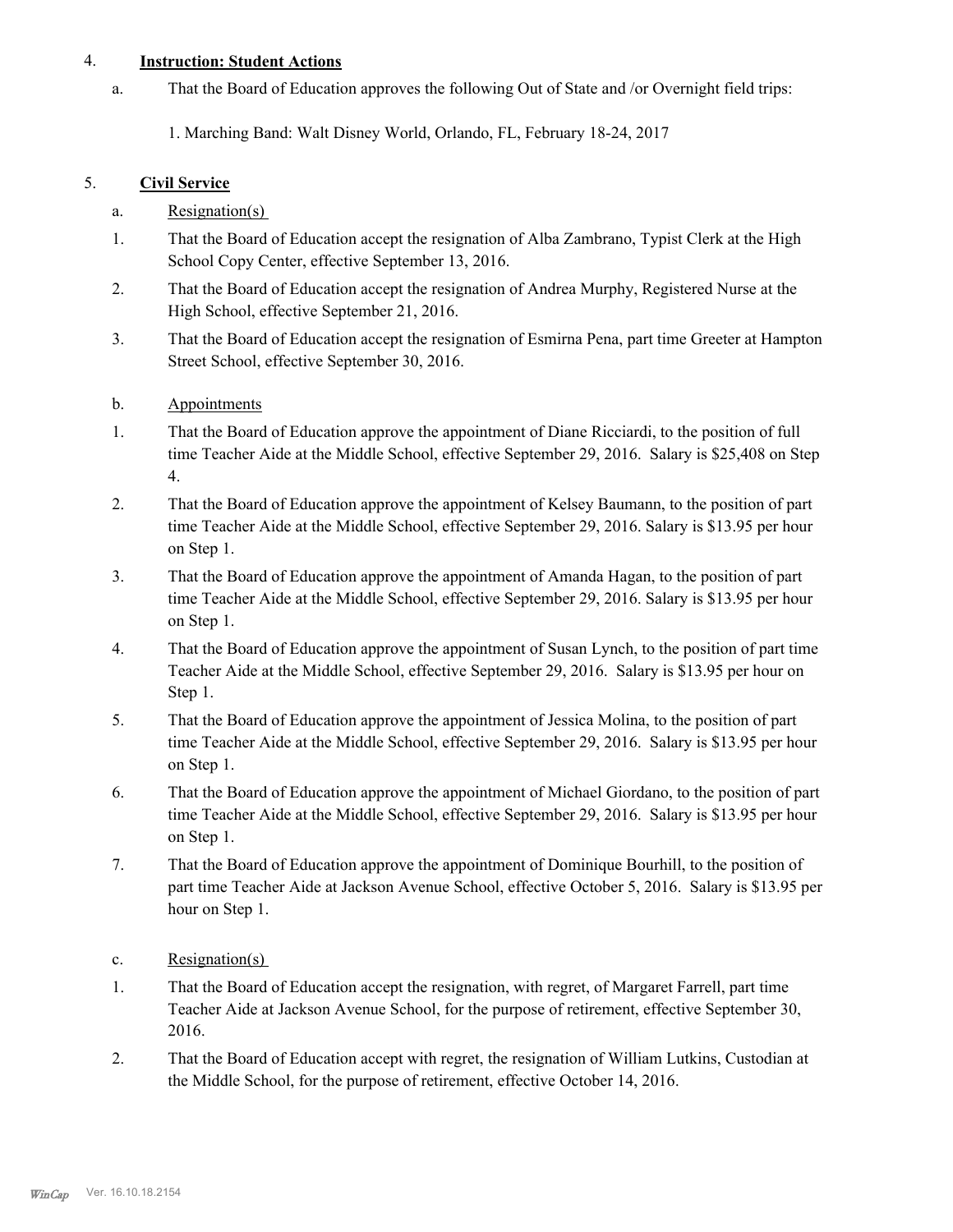#### 6. **Other**

a. Accept donation

1. That the Board of Education of the Mineola UFSD accepts the donation of a tuba from the Mineola Music Parents for the High School Concert Band.

#### **Walk-On Agenda:**

#### **SEQRA- Meadow Drive School- Pre-K Addition**

**RESOLUTION # 23 - WHEREAS**, the Mineola Union Free School District (the "District") acting through its Board of Education has proposed certain additions and alterations to The Meadow Drive School (Project #28-04-10-03-0-001-014) as more fully set forth in the plans on file in the Districts Administrative Office (the "Project"); and

**WHEREAS,** pursuant to the New York State Environmental Quality Review Act Article 8 of the New York State Environmental Conservation Law and associated regulations including 6 NYCRR Section 617.1 *et seq.* ("SEQRA"), the District is required to undertake a review of the potential environmental impacts associated with the Project and in consultation with its consultants and counsel, the District has determined that the Project constitutes a Type II Action under SEQRA as defined under 6 NYCRR Section 617.5 and subparts thereunder because this Project, in that the Project involves an addition of less than 10,000 square feet, will have no significant environmental impact.

Based on the foregoing, the District finds that the Project is exempt from SEQRA as a Type II action under the applicable regulations.

**Motion:** Brian Widman **Second:** Margaret Ballantyne

Discussion: The Superintendent explained that this SEQRA resolution is needed in order for the architect to file plans and for the project to move forward.

| <b>Yes:</b> | Cheryl Lampasona     | No: | None |
|-------------|----------------------|-----|------|
|             | Brian Widman         |     |      |
|             | Nicole Matzer        |     |      |
|             | Margaret Ballantyne  |     |      |
|             | Christine Napolitano |     |      |
|             |                      |     |      |

**Passed:** Yes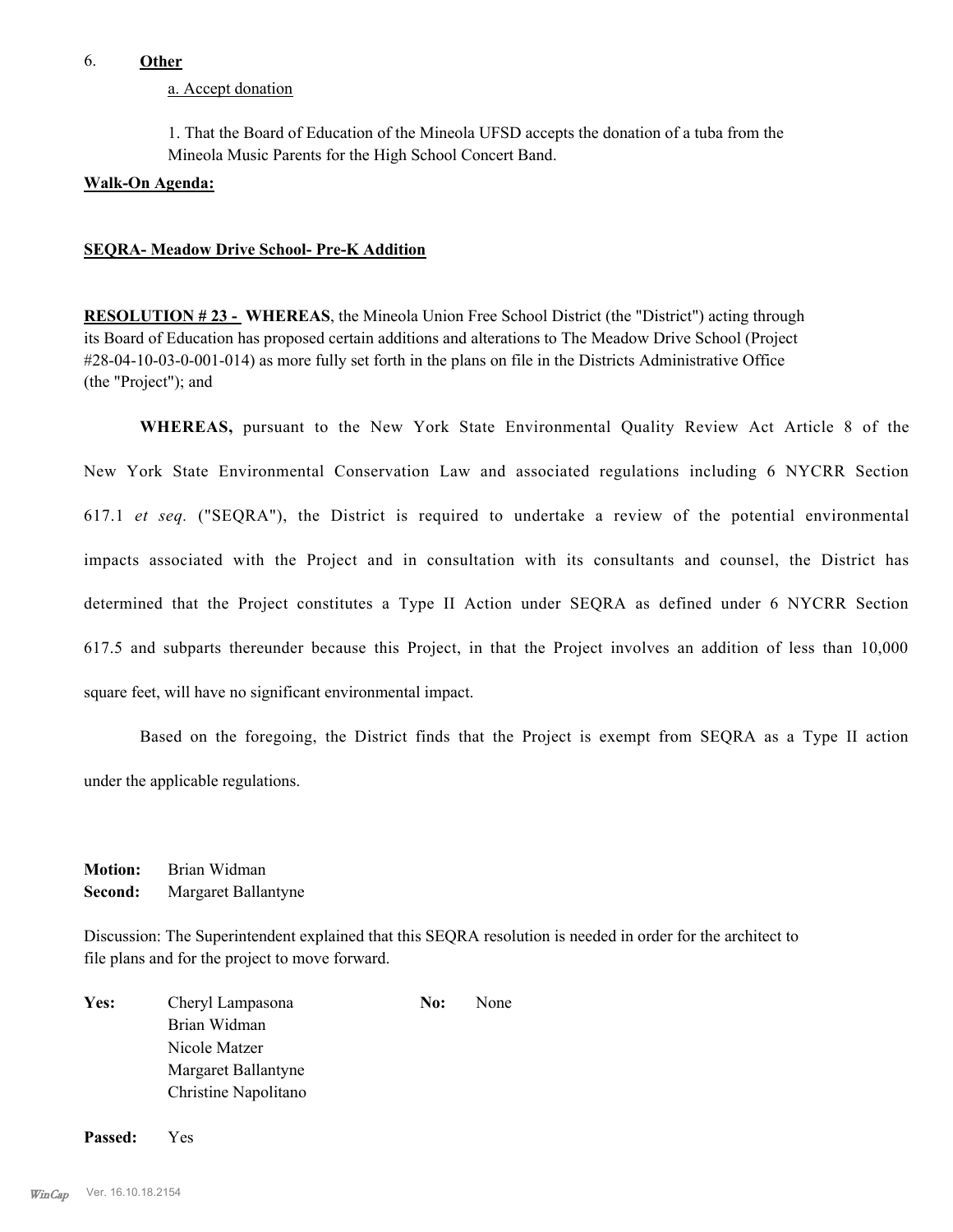## **SEQRA- Jackson Avenue School- HVAC & Electrical Upgrade**

**RESOLUTION # 24 - WHEREAS**, the Mineola Union Free School District (the "District") acting through its Board of Education has proposed certain additions and alterations to the Jackson Avenue School (Project #28-04-10-03-0-004-022) as more fully set forth in the plans on file in the Districts Administrative Office (the "Project"); and

**WHEREAS,** pursuant to the New York State Environmental Quality Review Act Article 8 of the New York State Environmental Conservation Law and associated regulations including 6 NYCRR Section 617.1 *et seq.* ("SEQRA"), the District is required to undertake a review of the potential environmental impacts associated with the Project and in consultation with its consultants and counsel, the District has determined that the Project constitutes a Type II Action under SEQRA as defined under 6 NYCRR Section 617.5 and subparts thereunder because this Project, in that the Project involves an addition of less than 10,000 square feet, will have no significant environmental impact.

Based on the foregoing, the District finds that the Project is exempt from SEQRA as a Type II action under the applicable regulations.

| <b>Motion:</b><br>Second: | Margaret Ballantyne<br>Cheryl Lampasona           |     |      |
|---------------------------|---------------------------------------------------|-----|------|
| Yes:                      | Cheryl Lampasona<br>Brian Widman<br>Nicole Matzer | No: | None |
|                           | Margaret Ballantyne                               |     |      |
|                           | Christine Napolitano                              |     |      |

**Passed:** Yes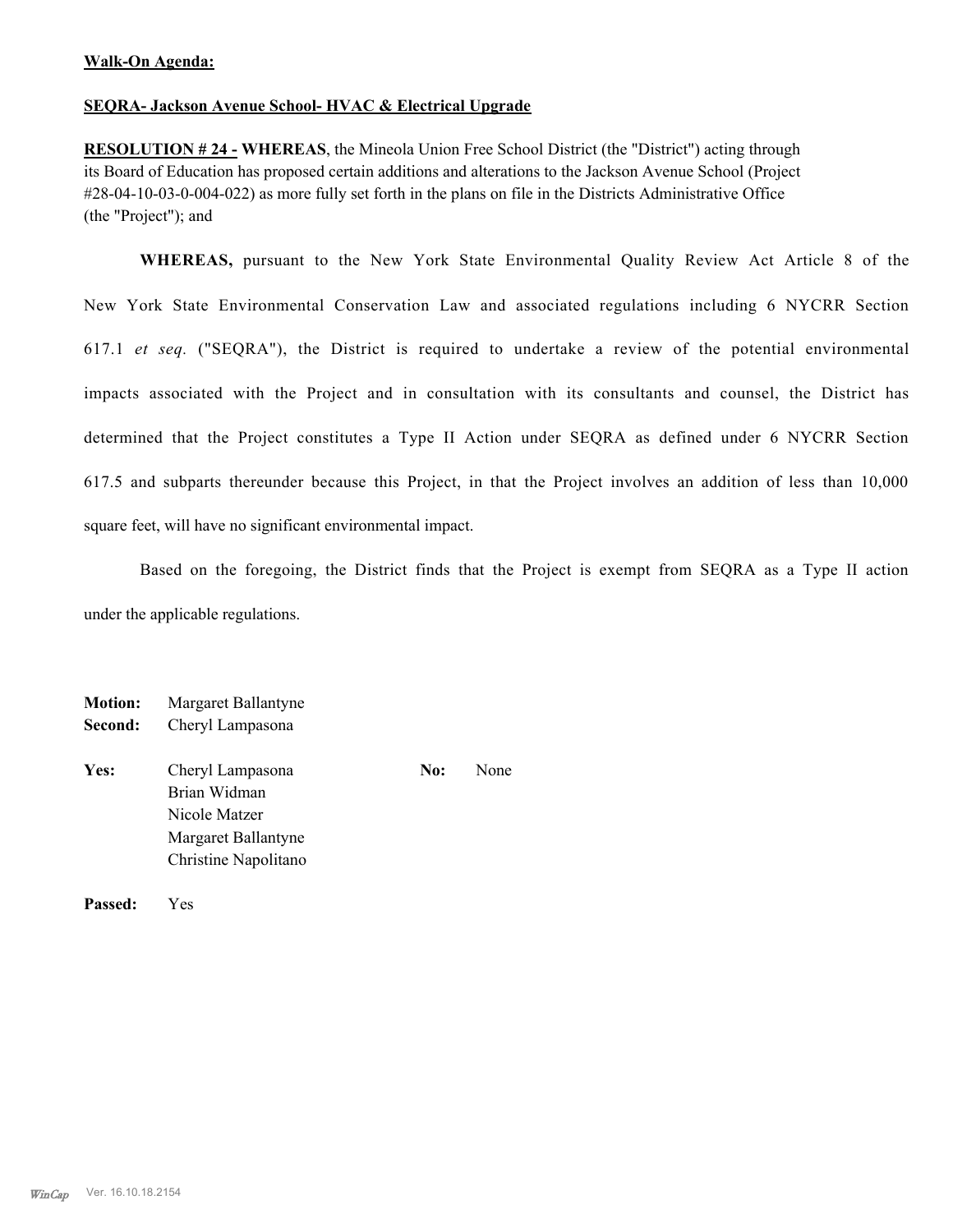#### **K. Superintendent's Report**

Superintendent of Schools' Reports for 10/6/16 Presentations:

- 1. High School Data Report
- 2. Dual Language Program

The first presentation this evening is "Mineola High School: The Road to College Readiness" by Dr. Whittney Smith. \*This presentation can be found on the district website on the Board of Education page. Dr. Smith started by thanking Larry Puccio and Heather Dvorak for being here this evening and thanked Matt Gaven and Pat Burns for all of their help with the presentation. He displayed a chart of the exams that students need for graduation. Dr. Smith stated that more and more College readiness actually reflects math readiness. Dr. Smith presented the keys to college readiness and used the images of different buses to represent the vehicles used at the high school to achieve this goal. At the High School, they are using a tiered approach which allows students that need extra time, the time necessary: Single Period; Period + an A or B day Lab; or Double Period. Dr. Smith next displayed a chart of "What happens when we come to a traffic light" and displayed the three different paths of students (green, yellow and red). The yellow represents when a student hits some roadblocks and the red represents when a student has many stumbling blocks. Dr. Smith displayed a chart of "What road are our students on now?" . This chart included the class cohort numbers; numbers enrolled in Algebra 2; numbers who passed the course and the number that passed the regents. He did a breakdown of the class of 2017: # in Cohort- 197; # enrolled in Algebra 2-18; # passed the course- 158; and # that passed the regents- 136 (69%). For the 18 student enrolled- some receive a double period and some get a period plus a lab. Dr. Smith discussed some of the other roadblocks which include: entering and exiting students; multiple failures; other lacking coursework; other Regents exam failures and expectations. Finally, Dr. Smith talked about the "Amazing Roads in Mineola" for students; QCC Partnership (Internet and Information Technology Certificate Program); Strong Volunteerism (not a requirement but students willingly do it on their own); College Algebra; 32 College and AP offerings; State of the Art Fab Lab and 1:1 iPad Program. Dr. Smith asked for Board questions or comments. Dr. Ballantyne inquired about writing skills at the high school. Dr. Smith stated that they a currently working on curriculum which is all mapped and standard based. She asked if this curriculum is aligned with the college remedial exam for writing. Dr. Smith stated that they are but there is no data on it at this time. Christine Napolitano asked how many female students are enrolled in the QCC Partnership. Dr. Smith stated that of the 16 students enrolled 4 are female (25%). Dr. Nagler stated that the task for the High School is for all students to graduate with an advanced regents diploma. The best districts have 83% and in 2015 we were at 70%. Christine Napolitano thanked Dr. Smith and stated that she and the Board are very happy with the job he is doing.

The second presentation this evening is "English Language Learners- the Road to Biliteracy" by Dr. Nicole Moriarty. \*This presentation can be found on the district website on the Board of Education page. According to Dr. Moriarty, in the Mineola School District, there are 523 students with a dominant language other than English. The High School has 152 students that were ELL. In 2016, 24 ELL students graduated with Advanced Regents diplomas; 13 with Regents diplomas and over 115 AP and College courses were taken among them. Our student body hails from 15 countries and speaks at least 16 different languages. Dr. Moriarty displayed "About our ELL Population- the Tale of Two Students". In K-7: 221 multilingual learners, 164 were born in the US and 57 were born in other countries. In grade 8-12: 77 are multilingual, 18 born in US and 59 were born in other countries. According to Dr. Moriarty the biggest challenge for students coming into the High School from other countries is that they have the same requirements, must learn a new language and are behind in education. Dr. Moriarty discussed the two types of program at Mineola. Dual Language in grades k-5: 349 students- 102 are ELL and 70% are non-ELL. English as a New Language in K-12: 192 students and all are ELL. Next she discussed "Effective Biliteracy Instruction". There are four principals: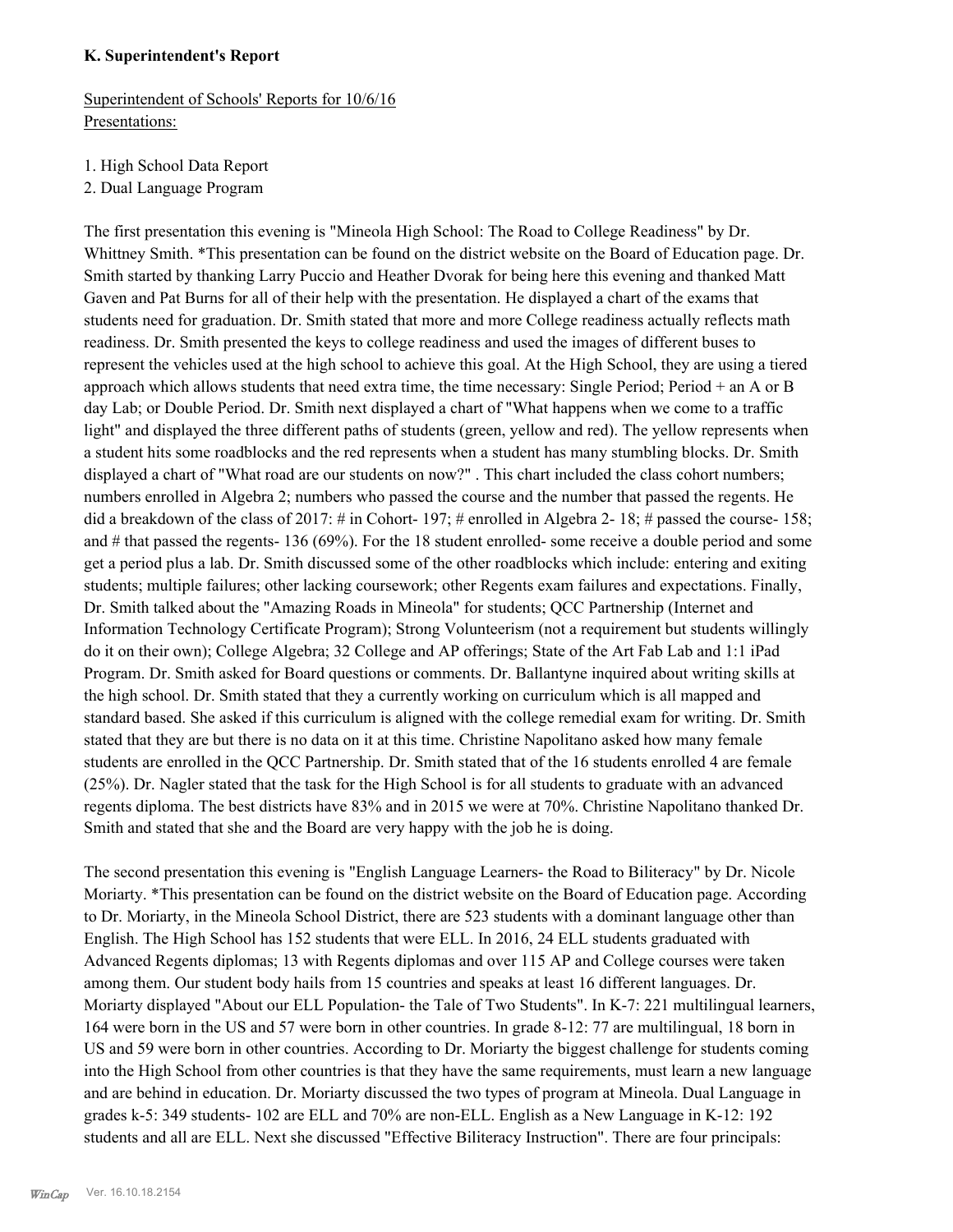allow students to participate actively and meaningfully; teachers integrate literacy and content; explicitly builds receptive and productive oral language and strategically plans 3 spaces- English, Spanish and Bridge. She added that the bridge is critical. Next, Dr. Moriarty discussed "Pursuing Excellence". She stated that we are looking forward to getting the Biliteracy seal on diplomas. She stated that they are looking at the current High School students to determine how this can be achieved. Dr. Moriarty presented samples of schedules for K-2 as well as grade 9. She also stated that for the "English as a New Language", we have an Integrated Class (co-teaching model) and Stand-alone Classes. Dr. Moriarty played a few videos of classes and students. Dr. Moriarty stated that many of our teachers are lifelong learners and have gone to other countries to continue their learning and teaching skills. Dr. Moriarty asked the Board for questions or comments. Dr. Ballantyne is very proud of all that Mineola offers our ELL students and is very impressed with the love and respect given to these students. She is very impressed with the resources being used and added that they are the best that are available. Cheryl Lampasona is thankful for the dual-language program which her sons participate. She added that she went to the open house for her son, and there was a paragraph written by him in Spanish. Dr. Ballantyne commended the teachers on their commitment to continue their education. Dr. Nagler expressed his thanks to Dr. Moriarty on all of her hard work. He looks forward to eventually having the Biliteracy Seals on diplomas.

#### Superintendent Comments

The Superintendent had no additional comments this evening, however stated that he was in need of an executive session.

#### **L. Executive Session Time: 9:10 p.m.**

At 9:10 pm, a motion was made for the Board of Education of the Mineola UFSD to go into Executive Session to discuss negotiations.

| <b>Motion:</b> | Nicole Matzer                                                                                    |     |      |
|----------------|--------------------------------------------------------------------------------------------------|-----|------|
| Second:        | Margaret Ballantyne                                                                              |     |      |
| Yes:           | Cheryl Lampasona<br>Brian Widman<br>Nicole Matzer<br>Margaret Ballantyne<br>Christine Napolitano | No: | None |
|                |                                                                                                  |     |      |

**Passed:** Yes